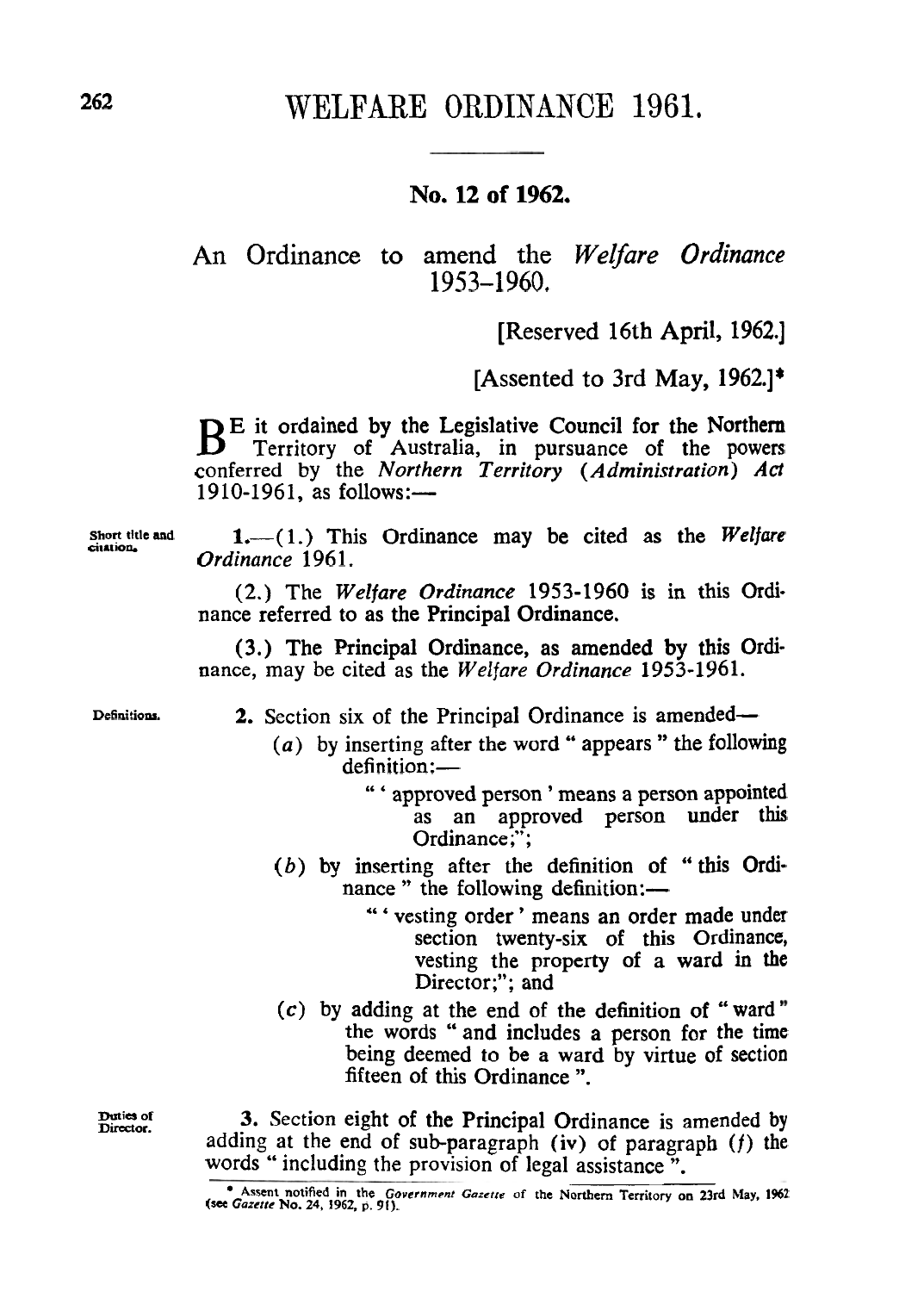**4.** After section eleven of the Principal Ordinance the following section is inserted:-

<sup>64</sup> 11A.-(1.) The Administrator may by notice published Appointment in the *Gazette* appoint such persons as he considers necessary persons. to be approved persons for the purposes of this Ordinance.

" **(2.)** An approved person has, in respect of such parts of the Territory as are specified in the notice by which he is appointed, such of the powers conferred on a welfare officer **by** this Ordinance as are specified in that notice.".

**5.** Section fourteen of the Principal Ordinance is amended **Declaration of wards**  by omitting sub-sections **(2.)** and **(3.)** and inserting in their stead the following sub-section:-

" **(2.)** Where the Administrator in Council declares a person to be a ward he may include in the declaration particulars relating to the identity of the person.".

**6.** Section fifteen of the Principal Ordinance is repealed and the following section inserted in its stead:—

" 15.-(1.) A person who is subject to any restriction or **Persons** control under the provisions of any of the State Acts specified in **State Acts** to the Second Schedule to this Ordinance or any of those Acts as become w<br>amended from time to time shall, if he enters the Territory, he Territory. amended from time to time shall, if he enters the Territory, be Territory. deemed to be a ward until he departs from the Territory or a Period of three months commencing on the date of his entry into the Territory expires, whichever first occurs.

" (2.) The last preceding sub-section does not apply to a Person who re-enters the Territory after departing from the Territory unless he was a ward at the date when he last departed from the Territory.".

7. Section sixteen of the Principal Ordinance is amended-

- *(a)* **by** omitting from sub-section **(1.)** all the words after the word " wards " (second occurring);
- *(b)* by inserting after sub-section (2.) the following after the word " wards " (second occurring);<br>inserting after sub-section (2.) the following<br>sub-section:—<br>" (2A.) When the Director enters the name

of a person in the Register of Wards he shall enter such particulars as are contained in the declaration made under section fourteen **of** this Ordinance and may from time to time enter such further or other particulars relating to the identify of the **person as** he thinks fit."; and

**Wards.**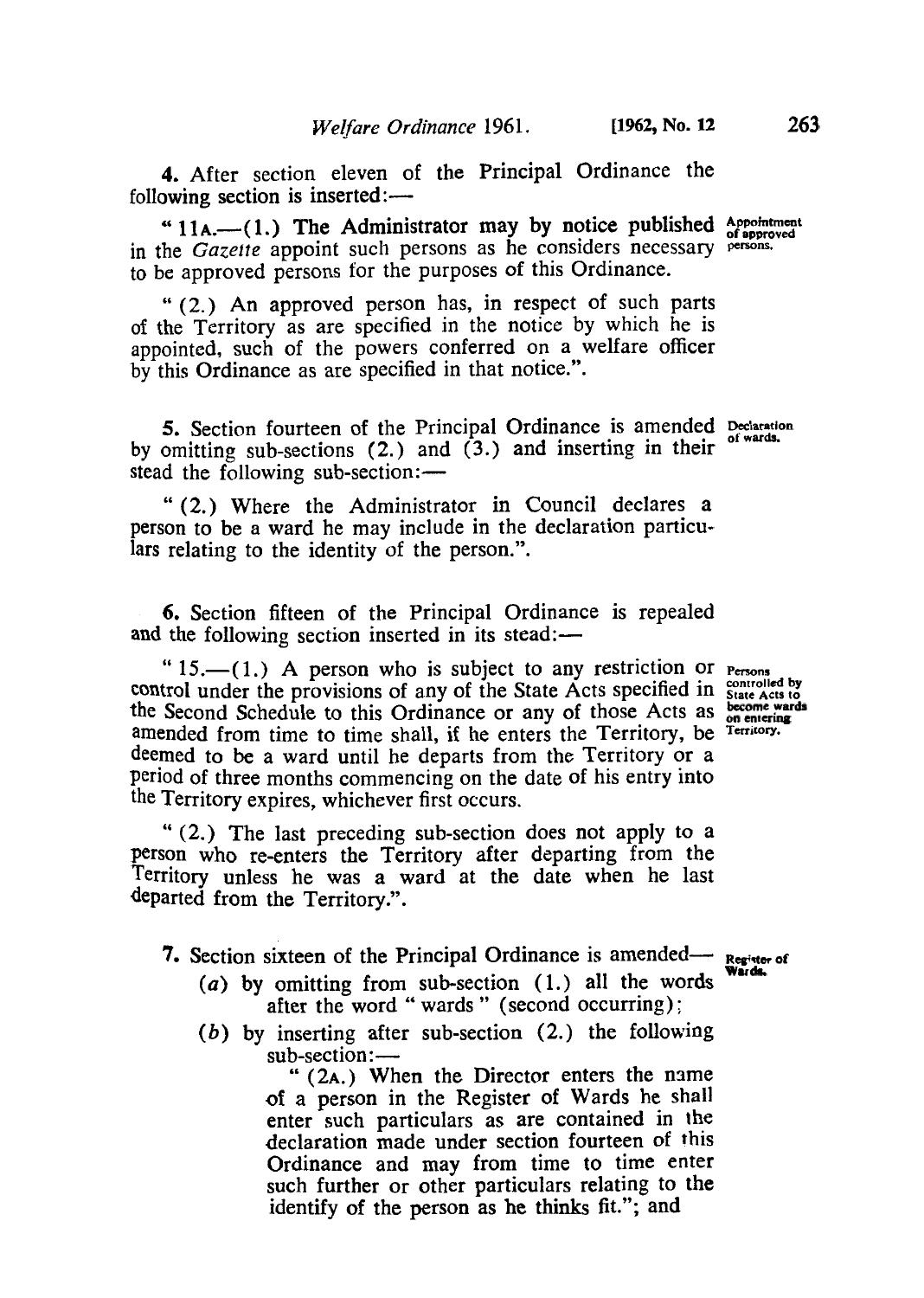**(c)** by inserting after sub-section **(3.)** the following sub-section:-

" **(3A.)** A certificate given under the last preceding sub-section that a person is a ward may describe the person according to any particulars entered in the Register of Wards.".

**8.** Section seventeen of the Principal Ordinance is repealed and the following sections are inserted in its stead:—

 $17.$   $-(1.)$  Where the Director or a welfare officer considers it in the interest of a particular ward or in the interest *Of*  wards in a particular place or in the public interest, he may apply to a court of summary jurisdiction for an order under this section in respect of the ward.

" **(2.)** Under this section a court of summary jurisdiction may order that a ward be taken into the custody of the Director and-

- *(a)* that the ward be removed to a reserve or institution named in the order and there detained for the period specified in the order; and
- *(b)* if the court thinks fit, that the ward be removed from a place in the Territory to a place outside the Territory.

" **(3.)** An application under the last preceding sub-section shall be made **by** the delivery to the ward at least three days before the date when the application is to be made **of** a notice under the hand of the Director in or to the effect of Form **1**  in the Third Schedule to this Ordinance and by filing of a copy of that notice in the court.

" **(4.)** A person delivering a notice referred to in sub section **(2.)** to a ward shall explain to the ward the effect **of**  the notice.

" *(5.)* The court to which an application **is** made under this section may, if it is satisfied that it is in the interest of the ward or **of** wards in a particular place or is in the public interest, make the order applied for and issue its warrant directed to the Director or to a welfare officer named in the warrant.

" **(6.)** An order under this section shall not be made unless the court is satisfied by affidavit in or to the effect of Form **4**  in the Third Schedule to this Ordinance or otherwise that notice of the application has been served on the ward and its effect explained to the ward but if the court is so satisfied it may make an order whether or not the ward **is** present in court.

" (7.) Where a warrant issued under this section is directed to the Director it may be directed also to all welfare officers and members **of** the Police Force.

**Orders for removal and detention of wards.**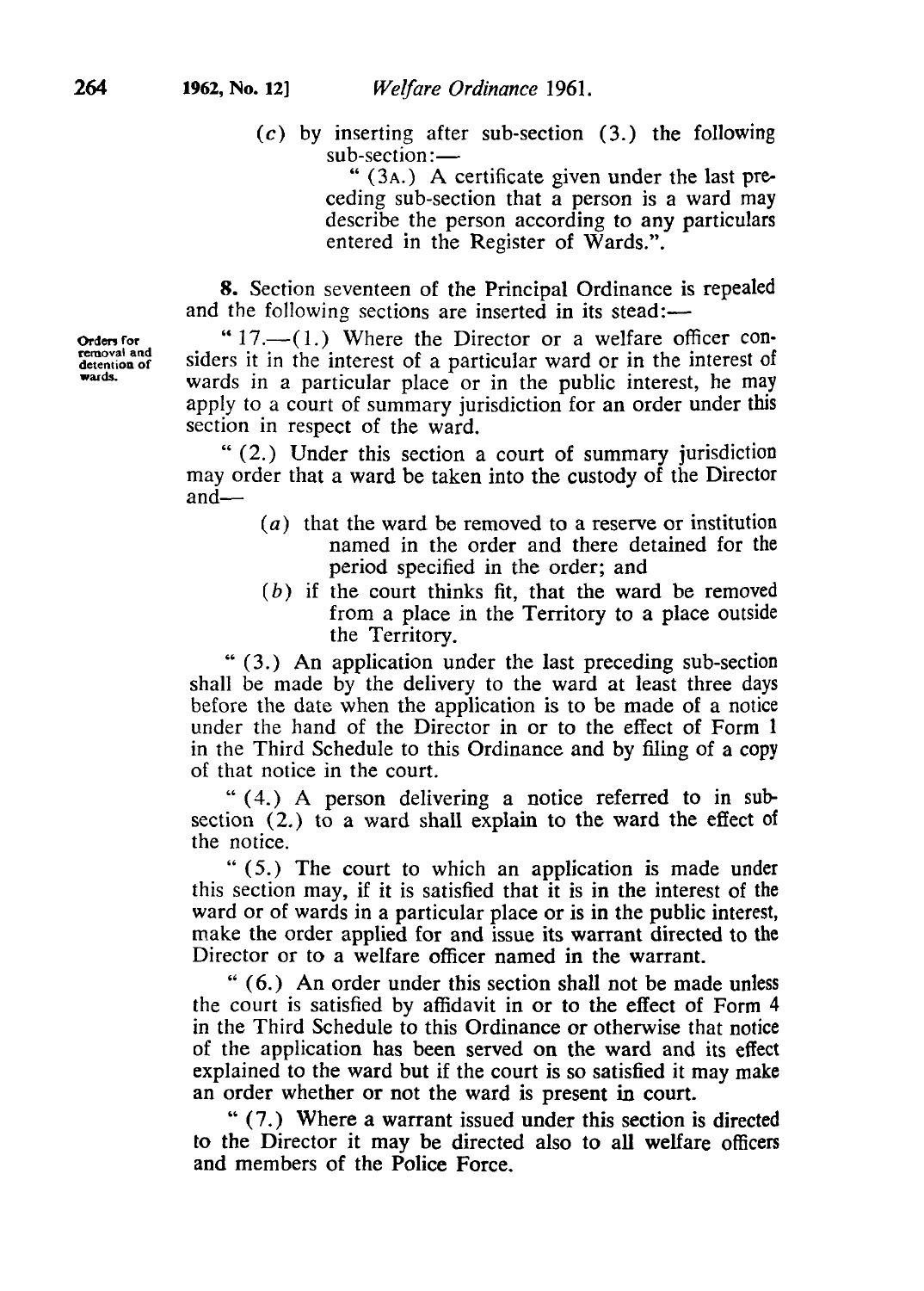" **(8.)** The court to which an application is made under this section shall not make an order if, by so doing-

- *(a)* a child under, or appearing to be under, the age of fourteen years would be separated from his parents; or
- *(b)* a parent would be separated from his child, being a child under, or appearing to be under, the age of fifteen years,

unless the court is satisfied-

- *(c)* that the circumstances of the case are such as to make that course necessary; and
- *(d)* that adequate arrangements have been made for the maintenance, education and care of the child.

" (9.) **A** warrant granted by the court under this section authorizes the person to whom it is directed to enter, for the purpose of taking the ward into custody, if necessary by force, any conveyance, ship or premises where the ward is or is reasonably suspected to be.

" (10.) Upon the application of the Director or of the ward, a court of summary jurisdiction, whether it is the court which made the order or not, may alter, amend or rescind the order.

" **(1 1.) A** ward who has been placed in a reserve or institution under the authority of a warrant issued under this section shall not leave that reserve or institution during the period during which the order is in force.

Penalty: Imprisonment for six months.

" (12.) **A** welfare officer or a member of the Police Force may prevent, by force if necessary, a ward from leaving a reserve or institution in which he is detained under the authority of a warrant issued under this section.

" (13.) Where a ward is detained in an institution under a warrant issued under this section he shall be in the custody **and** under the control of the superintendent of the institution and shall obey all lawful orders and instructions given to him **by** the superintendent.

Penalty: Imprisonment for three months.

( **14.)** Nothing in this section authorizes the imprisonment **" of** a person in a place that is not a prison under the laws of the Territory,

**"** 17A.-(1.) Where a welfare officer is of the opinion that **Procedure** is **decised** to the *ward* is **decised** when ward is **it** is desirable to apply for an order under section seventeen of **distant from this** Ordinance with respect to a ward but that by reason of the distance **from** the place where the ward **is** to the nearest place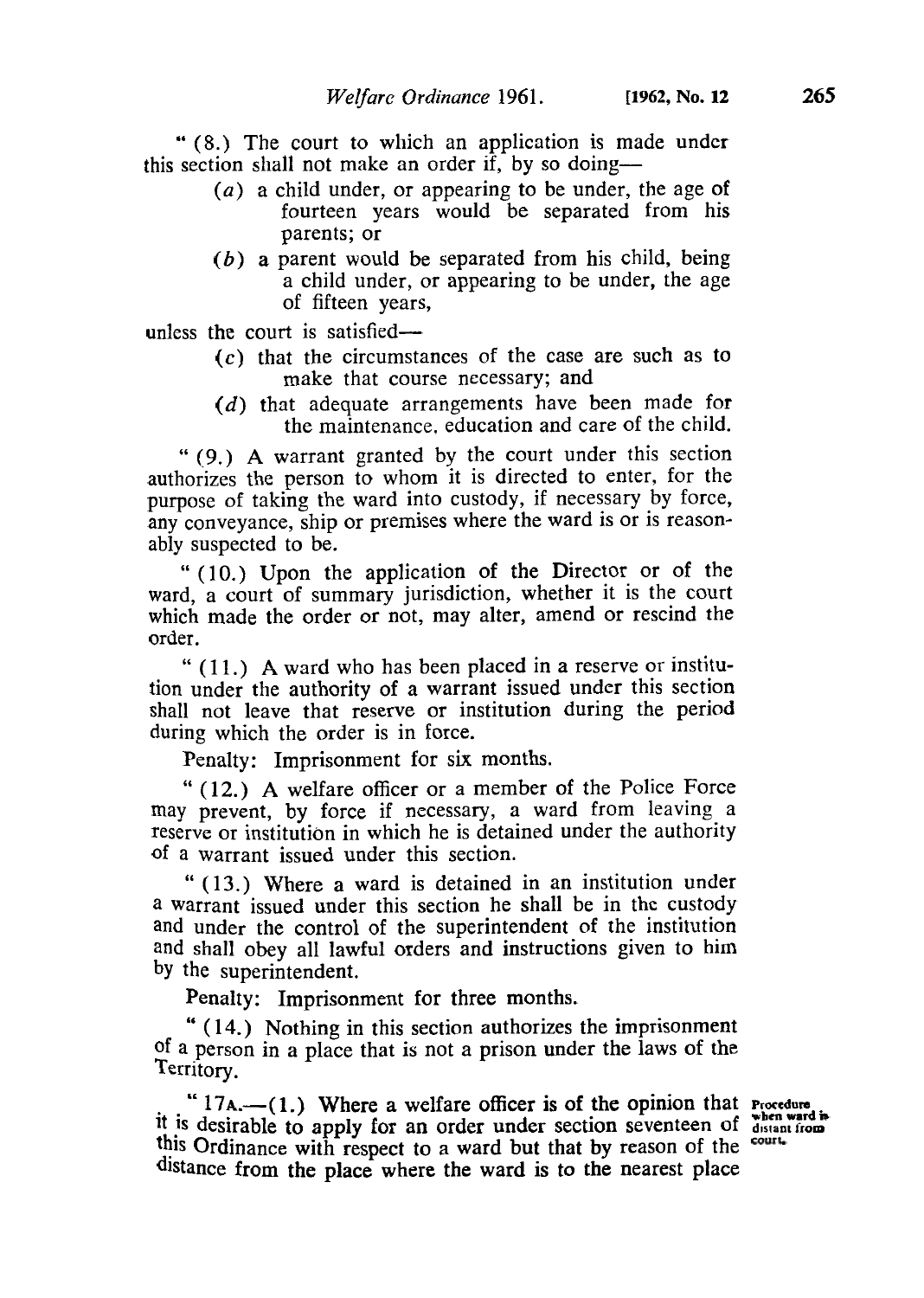at which a court of summary jurisdiction is regularly held it is impracticable or unlikely to be effective to proceed by the means specified in sub-sections **(2.)** and **(4.)** of that section, the welfare officer may arrest the ward.

" (2.) Where a welfare officer arrests a ward under the last preceding sub-section he shall bring the ward as soon as is practicable, but in no event later than five days after the arrest, before a court of summary jurisdiction to which he shall forthwith apply for an order under section seventeen of this Ordinance.

" (3.) An application for an order under section seventeen made after arrest need not comply with the provisions of subsection **(2.)** of section seventeen of this Ordinance but may be made to the court orally.".

**9.** Section eighteen of the Principal Ordinance is repealed

**sue or defend proceedings for wards. legal** 

and the following section is inserted in its stead:-<br>Director may **4.18.** (1.) Where the Director has reason to 18.-( **1.)** Where the Director has reason to believe that a ward has a cause of action against any person, not being a cause of action relating to or arising out of property vested in the Director by virtue of a vesting order, he may apply to a court, having jurisdiction to hear and determine any such action, for leave of the court to sue in that court on behalf of the ward to enforce that cause of action.

> " (2.) Where proceedings are brought against a ward in any court and the Director is satisfied that the ward has a defence to the proceedings he may apply to the court for leave to come in and defend the proceedings on behalf of the ward.

> " (3.) **A** court to which an application is made by the Director under this section may, in its discretion, grant leave to the Director to sue or defend in the suit on behalf of the ward.

> " **(4.)** Where leave is granted to sue or defend, the Director may do all such things in relation to the suit as the ward might have done and may appear in person or engage or instruct counsel to conduct the case on behalf of the ward.

> " (5.) Where an order for costs is made in favour of a ward in a suit in which leave has been given to the Director to Sue or defend, the amount of the costs shall be paid to the Director who shall apply it firstly to payment of any expenses which he has incurred in the action and secondly to payment of **any**  balance to the ward.

> " **(6.)** Where an order for costs is made against a ward in any suit in which leave has been given to the Director to **sue**  or defend, the Director shall not be liable to pay the costs unless the court so orders and **in** that case he shall be liable to pay costs only to the extent to which the court orders.".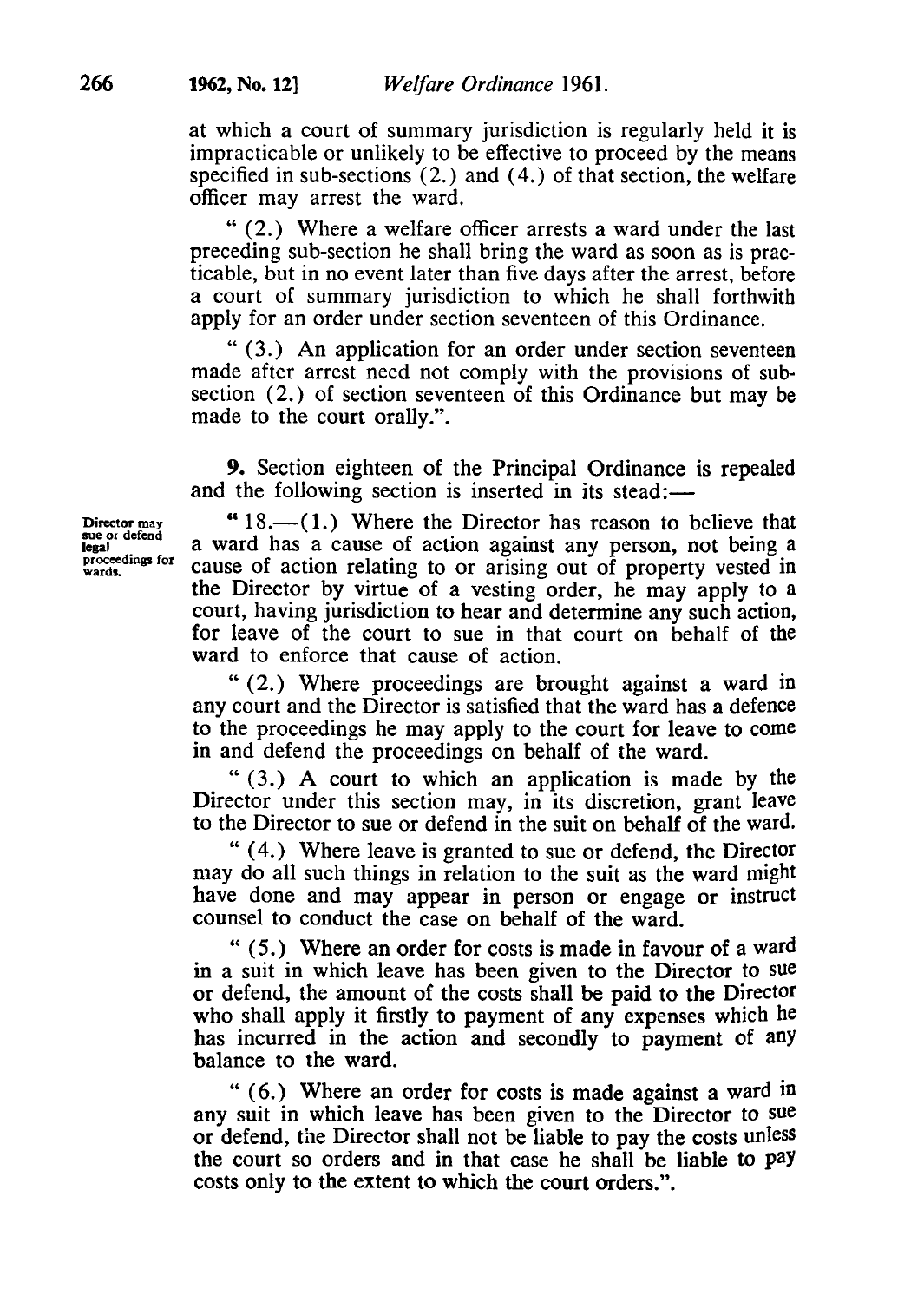**10.** Sections nineteen to twenty-one (inclusive) of the Prin- **Repeal of** cipal Ordinance are repealed and the following section is <sup>21</sup>. inserted in their stead:-

a person in writing to take a ward from a place in the Territory " 21.—(1.) The Director or a welfare officer may authorize **Director** or **wards.**  to a place outside the Territory.

**if-**  " **(2.)** An authority shall not be granted under this section

- *(a)* a child under, or appearing to be under, the age of fourteen years would be removed from one **of** his parents against the will of that parent; or
- *(b)* a parent would be removed, against his will, from his child being a child under, or appearing to be under, the age of fifteen years,

unless the Administrator has, in writing, authorized the granting of the authority.

" **(3.)** An authority shall not be granted under this section **in** respect of a ward in respect of whom an order has been made under section seventeen of this Ordinance and is in force.".

**11.** Section twenty-three of the Principal Ordinance is repealed and the following section inserted in its stead:—

" **23. A** person shall not-

- *(a)* where a ward is detained in a reserve or institution *without authority.*  under the authority of a warrant issued under section seventeen of this Ordinance, remove the ward from, or assist or induce the ward to leave, the reserve or institution; or
- *(b)* remove a ward, or cause a ward to be removed, or assist or induce a ward to go, from a place in the Territory to a place outside the Territory,

unless he is acting in accordance with an order under section seventeen of this Ordinance, or is authorized to do so under section twenty-one of this Ordinance, or, being an officer or employee **of** the Commonwealth Department of Health, or an agent, or an employee of an agent, of that Department, he is acting in the course, and for the purposes, of his duty.

Penalty:

- For a first offence---One hundred pounds or imprisonment for six months, or both;
- For a second offence—not more than Two hundred pounds or imprisonment for twelve months, or both, and not less than Fifty pounds **or** imprisonment for three months;

**Offence to remove wards**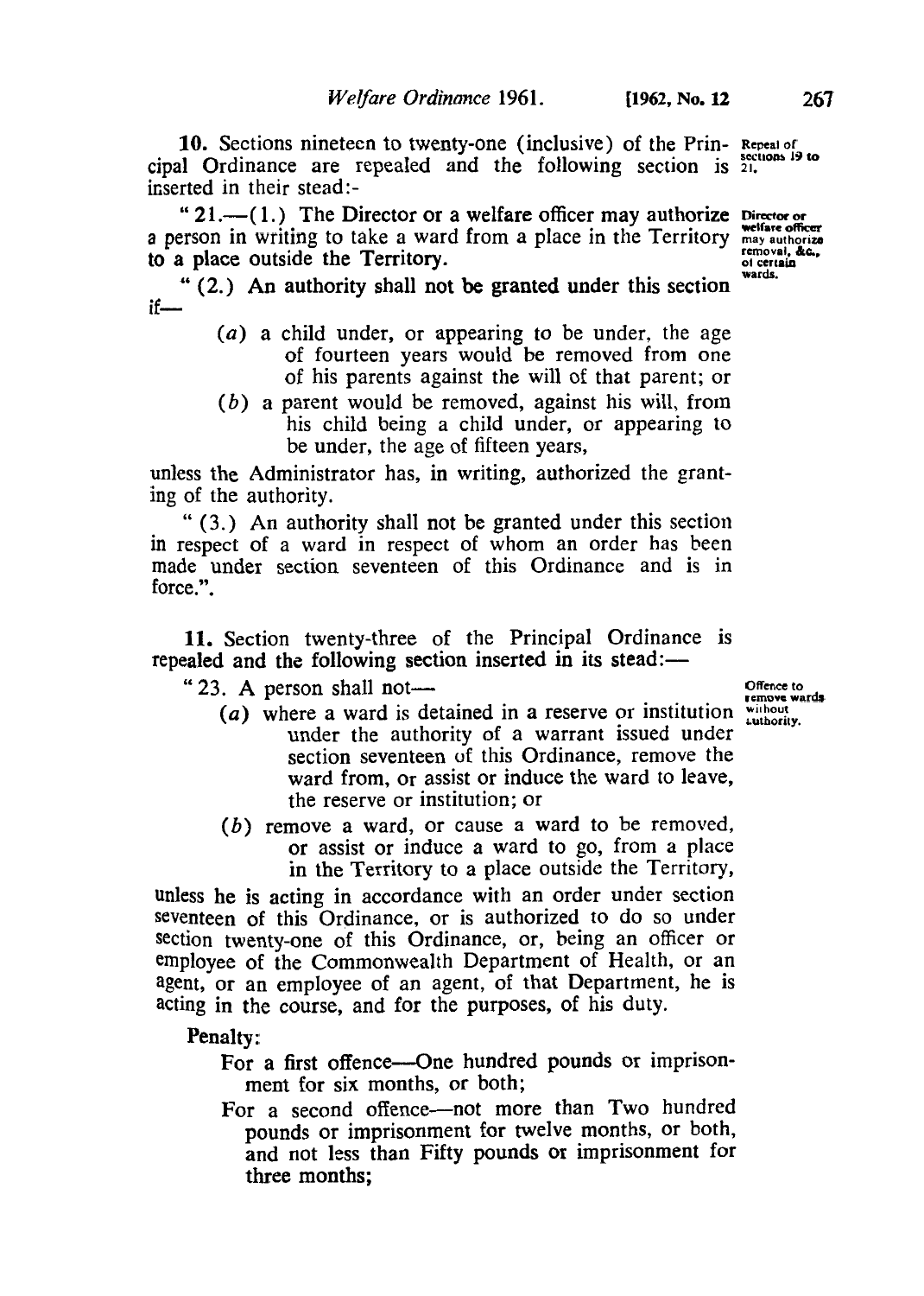In other cases—not more than Five hundred pounds or imprisonment for two years, or both, and not less than One hundred pounds or imprisonment for six months.".

**Repeal of 12.** Section twenty-four of the Principal Ordinance is repealed.

> 13. Division **3** of Part **III.** of the Principal Ordinance is repealed and the following Division is inserted in its stead:—

## " DIVISION **3.-VESTING ORDERS.**

**Right of ward** *"25.* Subject to this Division the making of a declaration under section fourteen of this Ordinance does not affect the right, title or interest in property, whether real or personal, of any person the subject of the declaration and such a person is able to deal with his property in all respects as though no declaration had been made.

**Vesting orders.** " 26.—(1.) Where the Director considers it expedient so to do he may apply to a court of summary jurisdiction for a vesting order under this section vesting in him the property of a ward.

> (2.) Where the Director makes an application under the last preceding sub-section the court may make a vesting order if it is satisfied that the property of the ward is such as to require management or investment unless the ward establishes to the satisfaction of the court that he is able to use and manage the property to good advantage.

> " (3.) Subject to sub-sections **(4.)** and (5.) of this section, a vesting order operates to vest in the Director all property to which the ward in respect of whose property it is made is entitled at the date of the order and all property acquired by the ward after that date and while the order is in force, including property which accumulates during that period by way of interest, accretion, natural increase or otherwise.

> " **(4.)** A vesting order does not operate to vest in the Director property of a ward being—

- *(a)* personal chattels used by the ward for the maintenance of himself or his family or for the purpose of enabling him to pursue any occupation, trade or calling; or
- *(b)* goods and articles which are in the ward's actual possession and are of a total value not greater than Ten pounds.

**to deal with**  *Property.*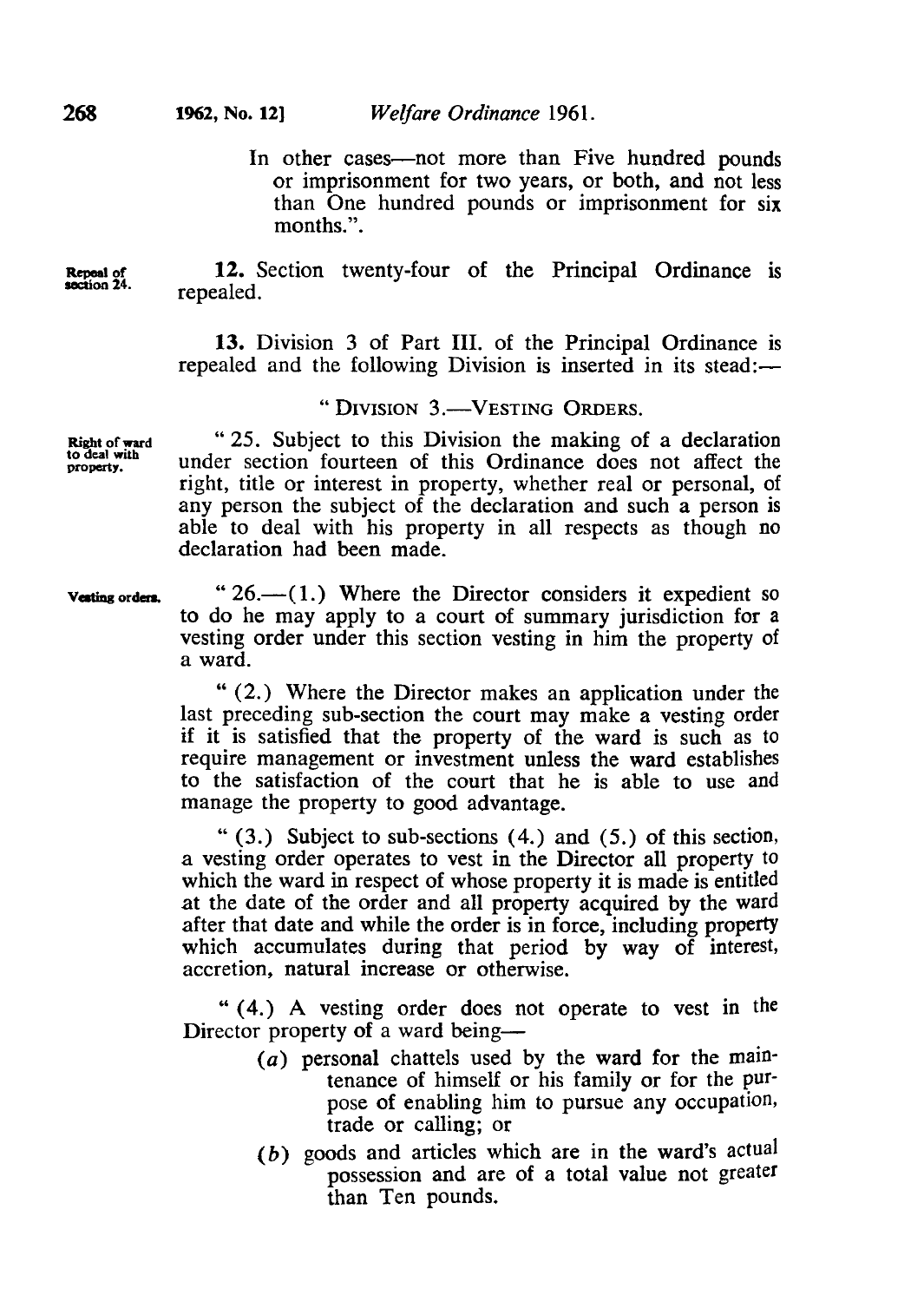'' (5.) **A** vesting order may relate to all or to a specified part of the property of the ward in respect of whose property it is made.

" **(6.)** A vesting order may be expressed to operate for a specified period only but if not so expressed shall continue in force until rescinded or until the ward in respect of whose property **it** is made ceases to be a ward or dies as the case may be.

" (7.) An order made under this section may be altered, amended, varied or rescinded on the application of the Director or of the ward in respect of whose property it is made.

" **(8.)** Where a vesting order has been made by a court the Director shall cause a notice to be published in the *Gazette*  and in a newspaper circulating in the district where the ward resides at the time the order is made setting out—

- *(a)* the name of the ward in respect of whose property it is made;
- *(b)* whether the order relates to all or to a part of the property of the ward;
- *(c)* if the order applies to a part only of the property of the ward, to what part of the property it applies:
- *(d)* whether or not the order is for a specified time and, if for a specified time, what that specified time is; and
- (e) a statement drawing attention to the provisions of the next succeeding section.

" (9.) Whenever an order is amended, varied, altered or rescinded the Director shall publish in the *Gazette* and in a newspaper circulating in the district where the ward resides at the time the order is made a notice stating in what respect the order has been varied or altered or that it has been rescinded, as the case may be.

" **(10.) An** application and an order made under this section may be in or to the effect **of** the appropriate form in the Third Schedule to this Ordinance.

" 27.—(1.) Where a vesting order has been made by a **Offence** to **court** of summary jurisdiction vesting the property of a ward **transaction in** the Director, a person shall not-Director, a person shall not—<br>
(a) sell to or purchase from the ward any goods, articles vesting order **a** 

**enter into** 

or services **of** a value which, during any month, is in the aggregate greater **than** Ten pounds;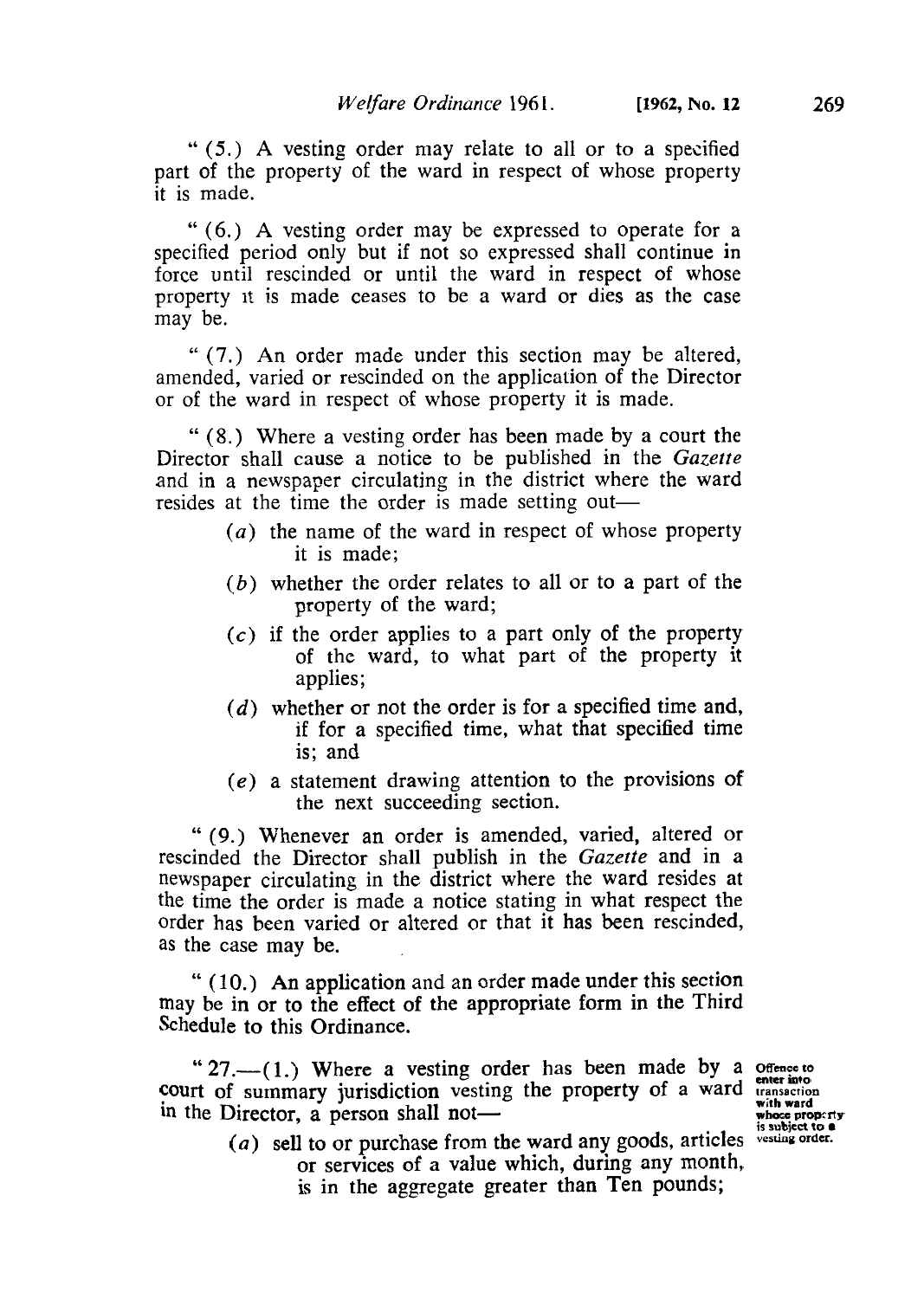- *(b)* sell or purchase any goods or services on behalf of the ward of a value which, during any month, is in the aggregate greater than Ten pounds;
- **(c)** supply goods or services on credit to the ward to a value which, during any month, is in the aggregate greater than Ten pounds;
- *(d)* lend money to, or borrow money from, the ward which at any time is in the aggregate a greater sum than Ten pounds; or
- $(e)$  enter into any contract with the ward if the consideration for that contract is of a value greater than Ten pounds,

without the written consent of the Director or a welfare officer.

Penalty: One hundred pounds or imprisonment for six months.

" **(2.)** The provisions of the last preceding sub-section do not apply to a contract of employment.

" **(3.)** The Director may, from time to time, in writing, exempt an institution for a specified period from the provisions of this section, either wholly or in part, upon such conditions as he sees fit.

" **(4.)** It is a defence in any proceedings for an offence against this section if the defendant proves that he had no reason to believe and did not believe that the person with whom he entered into the transaction, the subject of the proceedings, was a ward in respect of whose property a vesting order had been made.

" 28.—(1.) Where a vesting order is made with respect to the property of a ward, the Director may-

- *(a)* take possession of, retain, let, sell, mortgage or dispose of any of the property of the ward, whether real or personal, which **is** the subject of the order;
- *(b)* in the name of the ward, receive **or** sue for the recovery of money or any other property due or belonging to, or held in trust for the benefit of the ward and sue for damages for the conversion of, or injury to, the property of the ward; and
- $(c)$  in the name of, and on behalf of the ward, exercise any power exercisable by the ward and appoint a person to act as attorney or agent for any purpose connected with the property of the ward.

Powers of<br>**Director** under **vesting order.**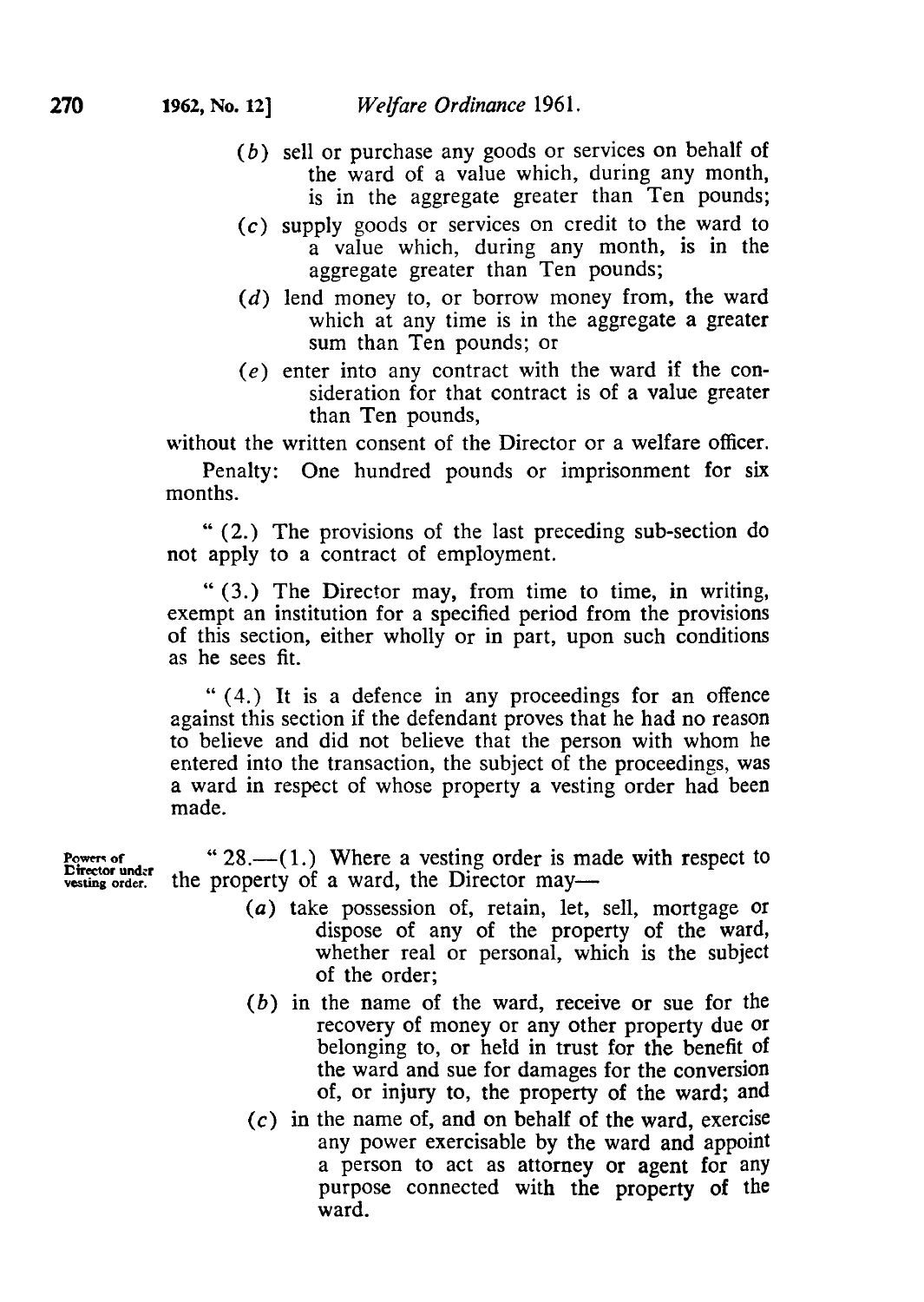- *(a)* that a memorandum or instrument relating to a transaction concerning real or leasehold property of the ward has been signed by the Director under the authority of a vesting order; and
- *(b)* that the transaction took place during the time that a vesting order was in force in relation to the ward,

treat the memorandum or instrument as though it had been duly signed by the Director as the properly appointed attorney of the ward.

" 29. Where property of a ward is the subject of a vesting Director may order, the Director may pay, or cause to be paid, out of the **payments** property or the income from the property- **which is a contract of the income from** the property-

- *(a)* any debt, judgment or costs, for the payment of which he is satisfied the ward is liable;
- *(b)* such payments and allowances for the support or maintenance of the ward or a dependant of the ward as the Director sees fit; and
- *(c)* all costs, charges and expenses incurred by the Director in the care, control or management of the property.

" 29A. Where property of a ward is the subject of a vesting **Director** to **keep accounts.** order, the Director shall keep a proper record and account of all the moneys and other property coming into his hand or dealt with by him under and by virtue of the vesting order.

" **29B.** Subject to the provisions of this Division, where **Director to restore**  property of a ward is subject to a vesting order, the Director **property** vard. shall preserve and hold in trust the property and the income from the property for the benefit of the ward and, when he ceases to be a ward or the vesting order expires or is rescinded, the Director shall restore to the ward or, in the event of the ward's death, to his executor, administrator or the persons entitled **by** law to his property, all property held by the Director under Or in pursuance of the vesting order.

" 29c.—(1.) Where a vesting order is made it is the duty **Director** to **of the Director to take possession of and get in the property of** the ward.

" **(2.)** The Director is not answerable for or in respect **of**  any property of a ward which has not actually come into his hands under a vesting order.

**account for his property under**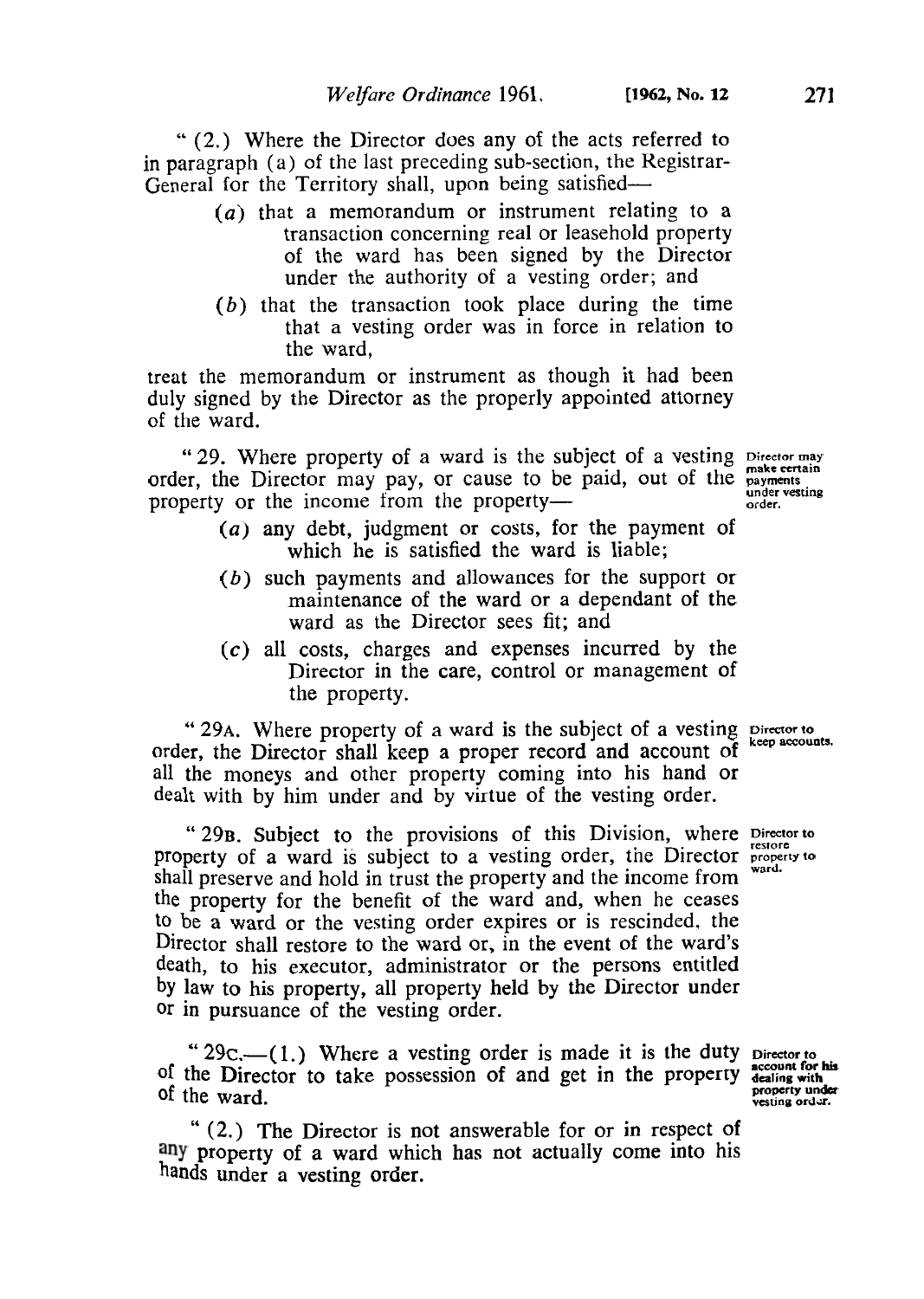" **(3.)** When a vesting order expires or is rescinded or the ward in respect of whose property it is made ceases to be a ward or dies, the Director shall account to the ward or to his executor or administrator or the persons entitled by law to his property for all property which has come into the Director's hands under the vesting order.

" **(4.)** While a vesting order remains in force, the ward, in respect of whose property it was made, may apply to a court of summary jurisdiction for an order requiring the Director to file an account of his dealings with the property under the vesting order.

" *(5.)* Where a vesting order expires or is rescinded, or where a ward ceases to be a ward, the ward in respect of whose property it was made, or the former ward in respect of whose property it was made, may apply to a court of summary jurisdiction for an order requiring the Director to file an account of his dealings with the property under the vesting order.

" **(6.)** Where a ward whose property is the subject of a vesting order has died his executor or administrator, or any of the persons entitled by law to his property, may make an application under the last preceding sub-section.

" **(7.)** Where an application is made under sub-sections *(4.)* and *(5.)* of this section the court may, if it appears to it to be necessary or desirable, make the order applied for.

" **(8.)** The Director shall comply with an order made under the last preceding sub-section.".

**14.** Section thirty-six of the Principal Ordinance is amended by omitting sub-section (1.) and inserting in its stead the following sub-section:-

" (1.) **If** the tribunal, having heard the evidence adduced on the appeal, is not satisfied that the appellant, by reason of-

*(a)* his manner of living;

- *(b)* his inability without assistance adequately to manage his own affairs;
- *(c)* his standard **of** social habit and behaviour; and
- *(d)* his personal associations,

stands in need **of** such special care or assistance as is provided for under this Ordinance, it may make an order revoking the declaration by which the appellant was declared to be a ward.".

**15.** Section thirty-eight of the Principal Ordinance is amended by omitting the words ", with the consent **of** the Director,".

**16.** Section thirty-nine of **the** Principal Ordinance **is**  repealed.

**Tribunal may make order revoking declaration.** 

**Effect** of marriage.

**Repeal of**  section **39.** 

**272**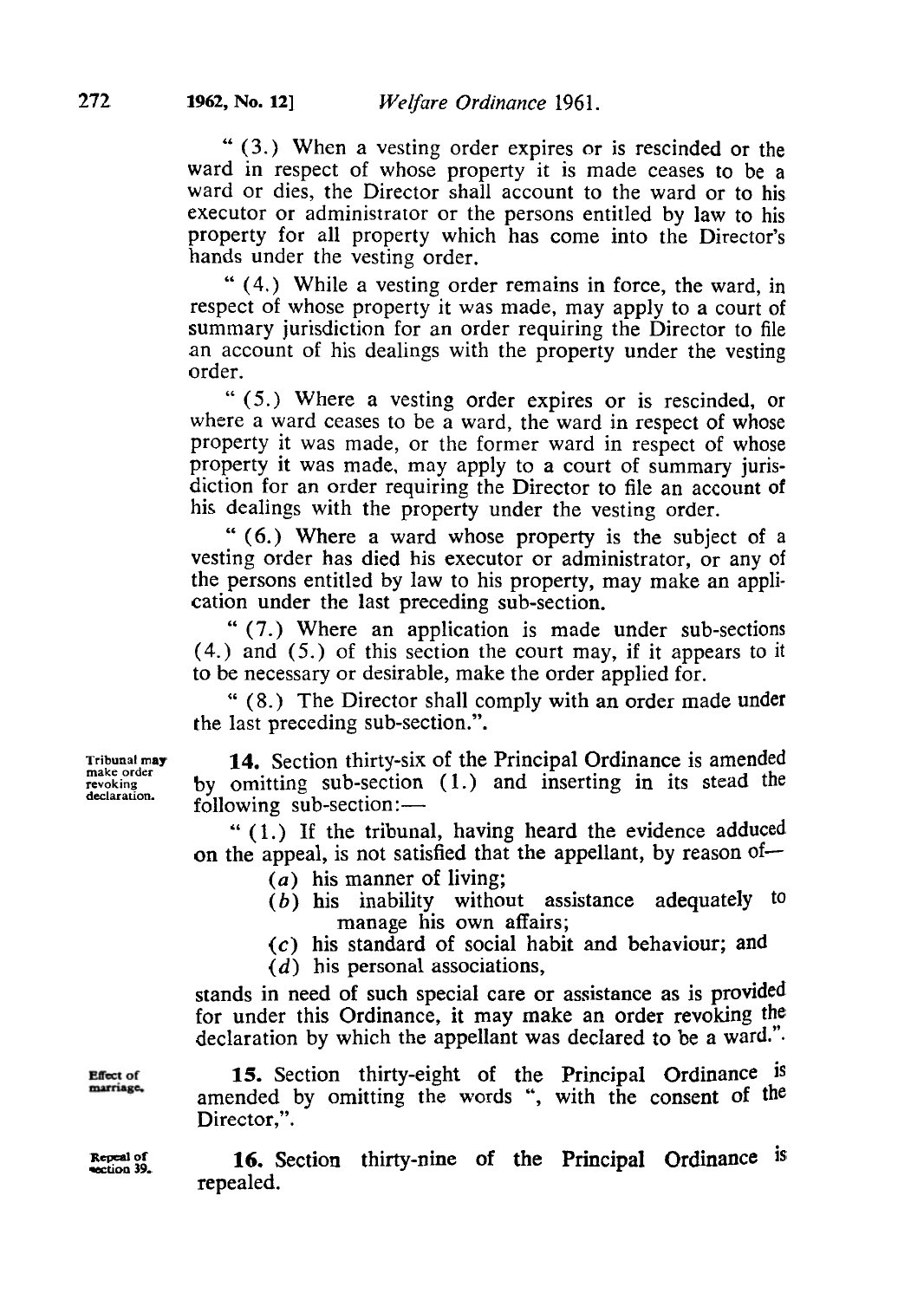**17.** Sections forty-one and forty-two of the Principal **Repeal of sections 41 and** Ordinance are repealed. **42.** 

**18.** Notwithstanding the repeal of sections forty-one and **Saving.**  forty-two of the Principal Ordinance a lease granted to an institution under the repealed sections shall continue as though those sections had not been repealed.

**19.** Section forty-five of the Principal Ordinance is Persons no: <br> **amended—** (a) by inserting in paragraph (b) after the word authority.

- " inserting in paragraph  $(v)$  are the words ", non-commissioned officer" oncer the words , non-commissione<br>or constable of police or an officer "; *(b)* by omitting from paragraph *(c)* the word " or "
- (second occurring) ; and
- *(c)* by adding at the end of paragraph *(d)* the follow-

 $\cdot$ ; or *(e)* he is the holder of a permit issued-

- (i) under the *Mining Ordinance*  permitting him to enter or to carry on mining on the reserve; or
- (ii) under the *Petroleum (Prospecting and Mining) <u>Ordinance</u>* permitting him to enter upon the reserve for the purpose of searching for petroleum or for carrying on mining operations or to search for petroleum or to carry on mining operations reserve.".

**20.** Section forty-six of the Principal Ordinance is amended **Administrator. by** adding at the end of paragraph *(a)* the words "or under **andauthorize &c.. may enter**  any other Ordinance where the purpose for which the lease is **entry** on land expressed to be granted relates to the care, protection, main- *institution*. tenance or education of wards ".

**21.** Section forty-seven of the Principal Ordinance is **Persons not to enter lands of**  amended-

**institution** 

(a) by inserting in paragraph  $(b)$  after the word  $\frac{\text{winding}}{\text{subority}}$ .<br>
" officer " the words ", non-commissioned officer " officer  $\frac{1}{1}$  the words ", non-commissioned officer or constable of police or an officer ";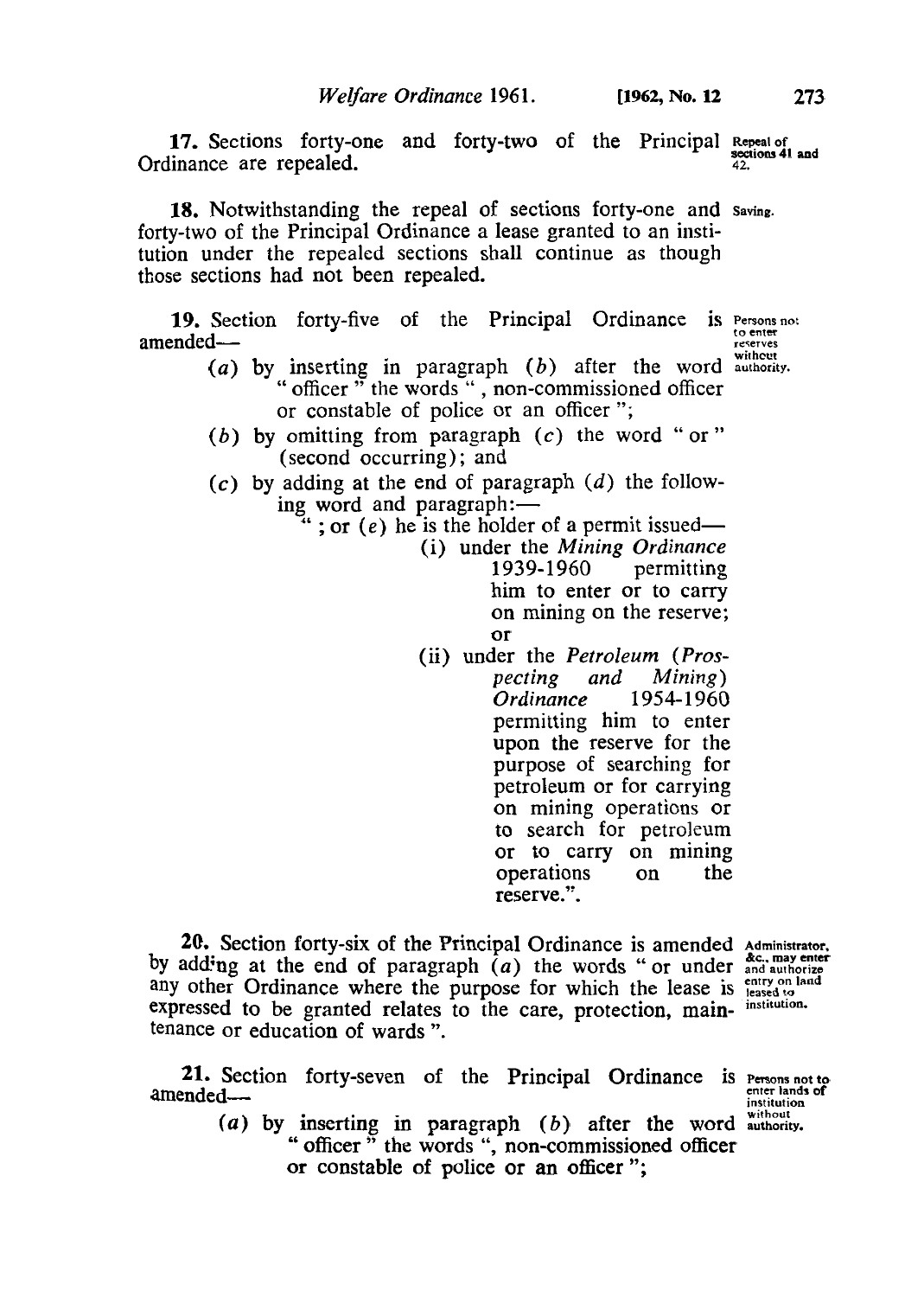- *(b)* by omitting from paragraph *(c)* the word "or" (second occurring) ; **and**
- *(c)* by adding at the end of paragraph *(d)* the follow ing word and paragraph:-
	- "; or  $(e)$  he is the holder of a permit issued--
		- (i) under the *Mining Ordinance*  **1939-1960** him to enter or to carry<br>on mining on the on mining reserve; or
		- (ii) under the *Petroleum (Prosand Mining*)<br>2 1954-1960  $O$ *rdinance* permitting him to enter upon the reserve for the purpose of searching for petroleum or for carrying on mining operations or to search for petroleum or to carry on mining operations on the reserve.".

**22.** Sections sixty-one to seventy (inclusive) of the Principal Ordinance are repealed and the following section is inserted in their stead: $-$ 

**Measures for order on maintaining reserves** 

" **61.-( 1.)** The superintendent **of** a reserve or an institution or, in the absence of the superintendent, a welfare officer, may, for the purpose of controlling the management of or maintaining order on the reserve or institution, give orders and directions to a ward who is on the reserve or institution.

" **(2.) A** ward to whom an order or direction is given under the last preceding sub-section shall comply with that order or direction.

Penalty: Imprisonment for three months.

" **(3.) A** welfare officer or the superintendent of the reserve may arrest without warrant a ward whom he believes on reasonable grounds to have committed an offence against the last preceding sub-section.".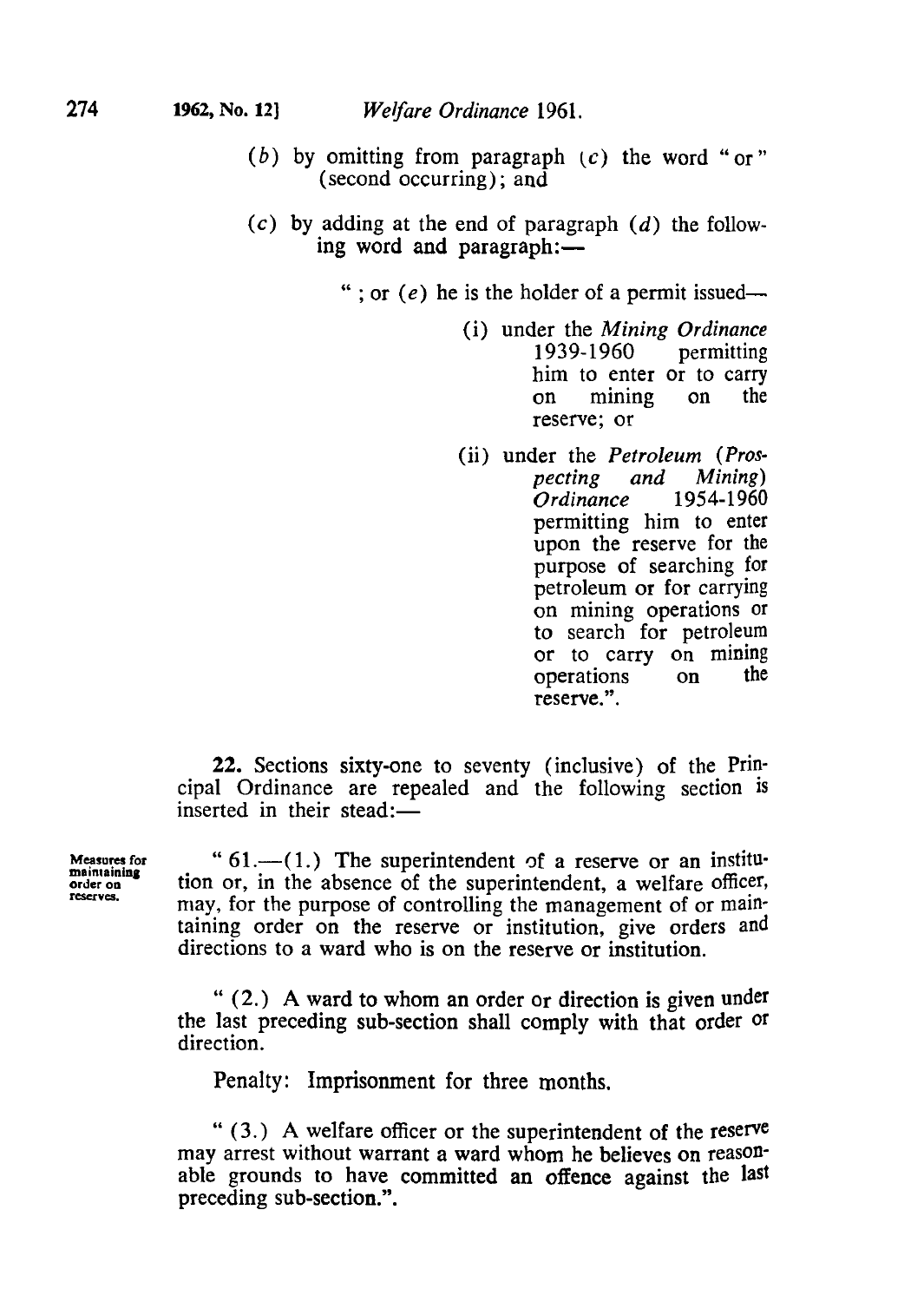**23.** Section seventy-one of the Principal Ordinance is *Persons not to ill-treat wards*  amended by inserting after sub-section (1.) the following sub-**23.** Section<br>amended by section:

" **(1A.)** It shall be a defence to a charge under the last preceding sub-section if the defendant proves, to the satisfaction of the court hearing the charge, that he has taken all practicable steps to provide the ward with reasonable food, shelter, clothing and facilities for hygiene.".

**24.** Section seventy-three of the Principal Ordinance is **Repeal of section 73.**  repealed.

**25.** Section seventy-five of the Principal Ordinance is Repeal of **section 75.**  repealed.

**26.** Sections eighty and eighty-one of the Principal Ordi- Repeal of sections 80 and **CE** are repealed nance are repealed. **81.** 

*27.* Section eighty-two **of** the Principal Ordinance is **Trial of a** amended by omitting paragraphs *(b)* and **(c)** of sub-section **ward.**   $(4.)$ .

**28.** After the Second Schedule to the Principal Ordinance *Chird* Schedule. the following Schedule is added:-

### " **THIRD SCHEDULE.**

section **17. FORM 1. THE NORTHERN TERRITORY OF AUSTRALIA.**  *Welfare Ordinance* 1953-1961. IN THE COURT OF **SUMMARY** In the matter of an application under section 17 of JURISDICTION **17** THE COURT OF **SUMMARY** the *Welfare Ordinance* 1953-1961. Take notice that at the hour of 10 o'clock in the forenoon on the 19 , the <sup>\*Director of Welfare appointed under the welfare officer</sup> above-mentioned Ordinance will apply to the **Court** of Summary Jurisdiction holden for an order under section 17 of that Ordinance that you † be taken into custody and removed to day of <sup>2</sup>a reserve an institution and there detained until<br>
day of , 19 . Dated **this** day **of** , 19 . **To † of**  \*Director of Welfare. Welfare Officer. **Strike** *out* **whichever** *is* **inappropriate. † Hero insert name of the ward.**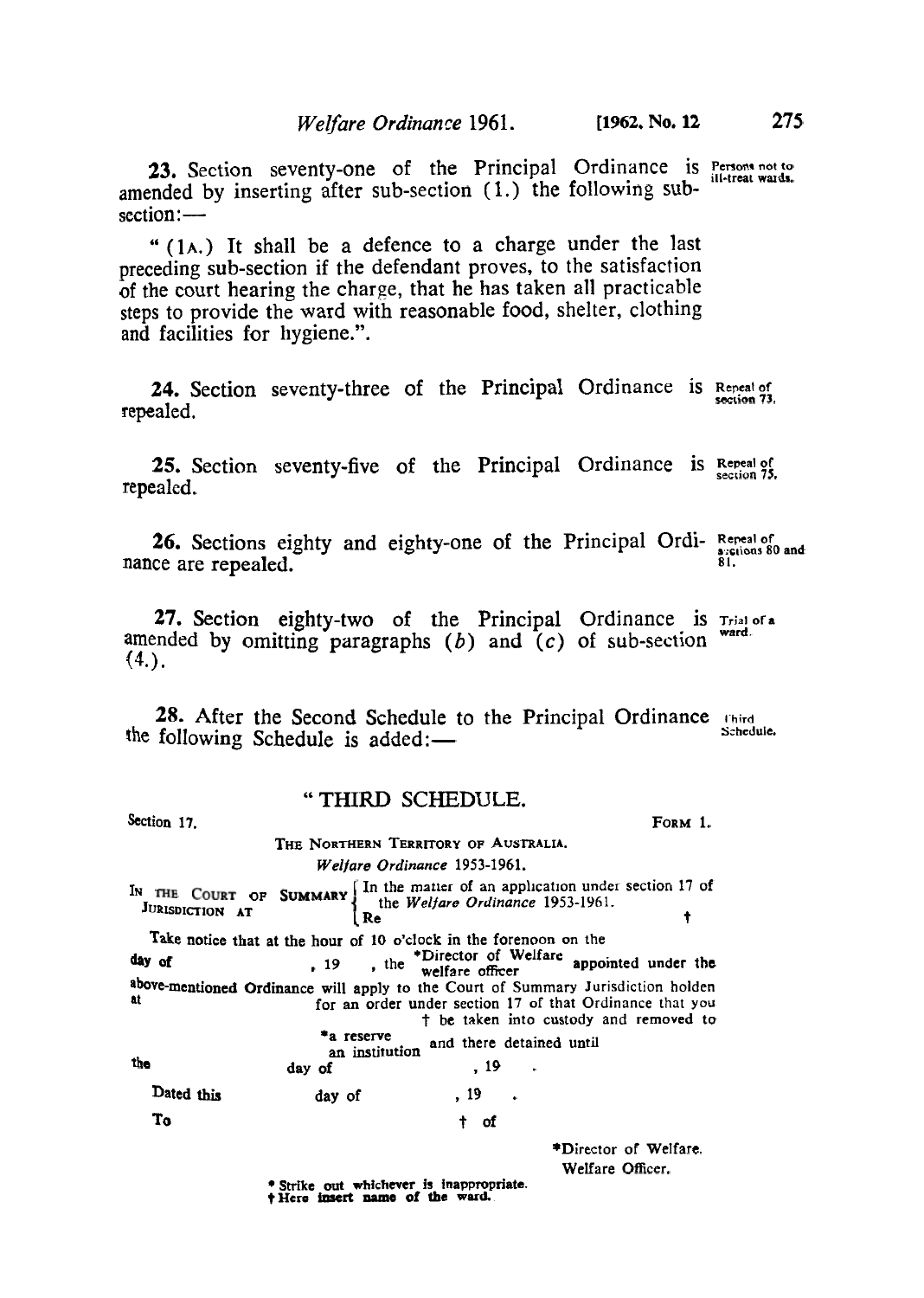**THIRD** *SCHEDULE-continued.*  Section 17. **Form 2. Form 2. THE NORTHERN TERRITORY OF** *AUSTRALIA. Welfare Ordinance* **1953-1961.**  IN THE COURT OF SUMMARY In the matter of an application under section 17 of the *Welfare Ordinance* 1953-1961. **JURISDICTION AT Re t f** the day of , 19 Whereas on the day of  $\frac{19}{15}$ the Director of **Welfare** appointed under the above-mentioned Ordinance applied a welfare officer in accordance with that Ordinance for an order under section **17** of that Ordinance with respect to the abovenamed purposes of that Ordinance and the said application having duly been heard by the Court on  $\frac{1}{2}$  in the <sup>\*presence</sup> of the said t and it appearing to the Court to be \*in the interest of wards at **to** make the order applied for. removed to the the absence in the interest of the said ward in the public interest It is ordered that the said  $\qquad \qquad \qquad$   $\qquad \qquad$   $\qquad \qquad$  + be taken into custody and  $\qquad \qquad$  + a reserve **\*a** reserve an institution there to be kept **until**  day of , **19** . \*Stipendiary Magistrate Special Magistrate. Strike **out** whichever is inappropriate. *†* Here insert the name **of** the ward.

Section **17.** 

**FORM 3.** 

**THE NORTHERN TERRITORY OF** *AUSTRALIA. Welfare Ordinance* **1953-1961.** 

**To** a welfare officer appointed under the *Welfare* 

*Ordinance* **1953-1961. or** 

the Director of Welfare appointed under the **To**<br>above-mentioned Ordinance and to each and all of the welfare officers appointed<br>many above-mentioned Ordinance and to each and all of the welfare officers appointed under that Ordinance and to each and all of the constables and peace officers of the Northern Territory of Australia and the Northern Territory of Australia and

an institution under and for the purposes *of* **that \*a** reserve

Ordinance.

a welfare officer *[or the Director of Welfare] appointed under the Welfare Ordin †* for an order under section **17** of that Ordinance with respect **to**  Whereas on the day of the day of the state of  $\frac{19}{19}$ . **1953-1961** applied to the Court of Summary Jurisdiction holden at

**an** order **was** made under that section authorizing the said for the **purposes** *of* that Ordinance and there detained **until the**  And whereas on the *day of*  $\frac{19}{2}$ **to be taken into custody, removed to**<br>**to be taken into custody, removed to** a welfare officer lore to the Director of Welfare<br>1953-1961 applied to the Court of Summary<br>for an order under section 17 of that Ordinan<br>And whereas on the<br>an order was made under that section author<br>to be taken into cust an institution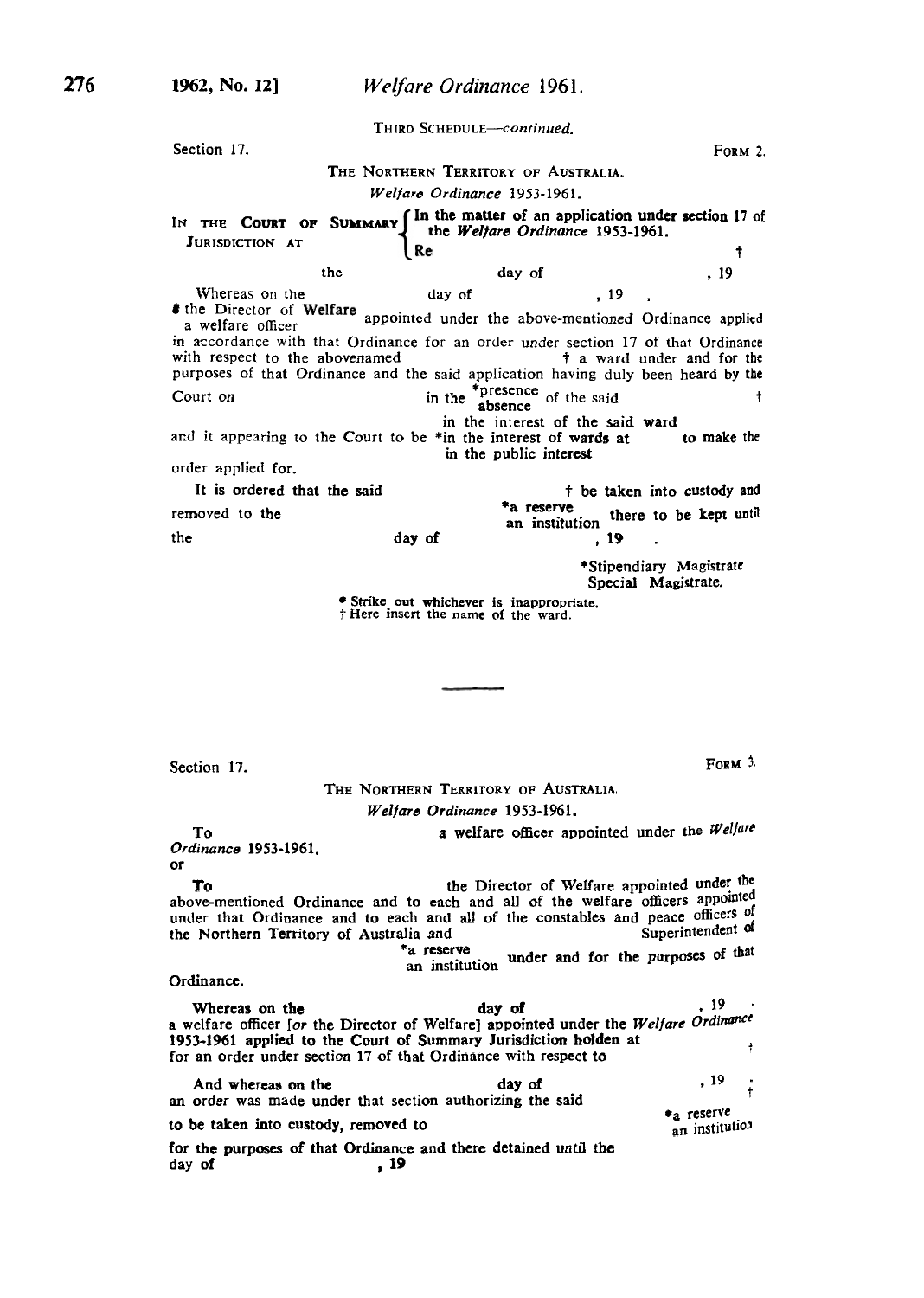### **THIRD** *SCHEDuLE-Continued.*  You are therefore hereby commanded to take the said **† therefore** the said **† h f h f h f h f h f h f h f h f h f h f h f h f h f h f h f h f h f h** into your custody and to remove the said  $\ddot{ }$  the reserve if necessary, to **\*the reserve** the institution above-mentioned and the institution above-mentioned and there to *deliver the said*  $\ddot{\tau}$  into the custody and control of the Superintendent of the said \*reserve to be detained in such custody and control until the day of , 19<br>And for so doing this shall be your sufficient warrant. Dated the day of , 19 \*Stipendiary Magistrate Special Magistrate. \* Strike **out** whichever is inappropriate. † Here insert the name of the ward. **Section 17.** FORM **4.** THE NORTHERN TERRITORY **OF** AUSTRALIA. *Welfare Ordinance* **1953-1961. IN** THE COURT OF SUMMARY In the matter of an application under section 17 of { the *Welfare Ordinance* **1953-1961.**  JURISDICTION AT I of in the Northern<br> **Territory being duly sworn make oath and say as follows:**-**(1)** I am *[here insert occupation]*  (2)  $\text{On}$  the day of , 19 , I served the twith the notice appearing on the front hereof by delivering a copy thereof to him personally at **(3)** At the same time and place I explained to the person I served the effect of the notice and he appeared fully to understand the same [or *as the*  **case** *my be].*  **Justice** of Peace. Signed and sworn this<br>day of , 19, at **before** me *†* Here insert the name of **the** ward. Section 26. **Form 5.** *Welfare Ordinance* **1953-1 961.**  THE NORTHERN TERRITORY **OF** AUSTRALIA. In the matter of an application under section **26** of IN THE COURT OF SUMMARY III The matter of an application under<br>**JURISDICTION AT** { the *Welfare Ordinance* 1953-1961. **URISDICTION** AT  $\begin{bmatrix} Re \end{bmatrix}$  Re  $\begin{bmatrix} Re \end{bmatrix}$  Re  $\begin{bmatrix} Re \end{bmatrix}$ Take notice that I, the Director of Welfare appointed under the *Welfare Ordinance* 1953-1961 will on day of , **19** , at the hour of the day of the Court of Summary Jurisdiction at the forenoon apply to the Court of Summary Jurisdiction at in the Northern Territory for an order under section **26** of that **Ordinance vesting** such of your property **as** is specified **below** in me as Director **of** Welfare for such period **as** is specified below. Property specified-Period specified-Dated this **To: of**  day of t , **19** . Director **of** Welfare,

**† Here** insert **the name of the ward.**